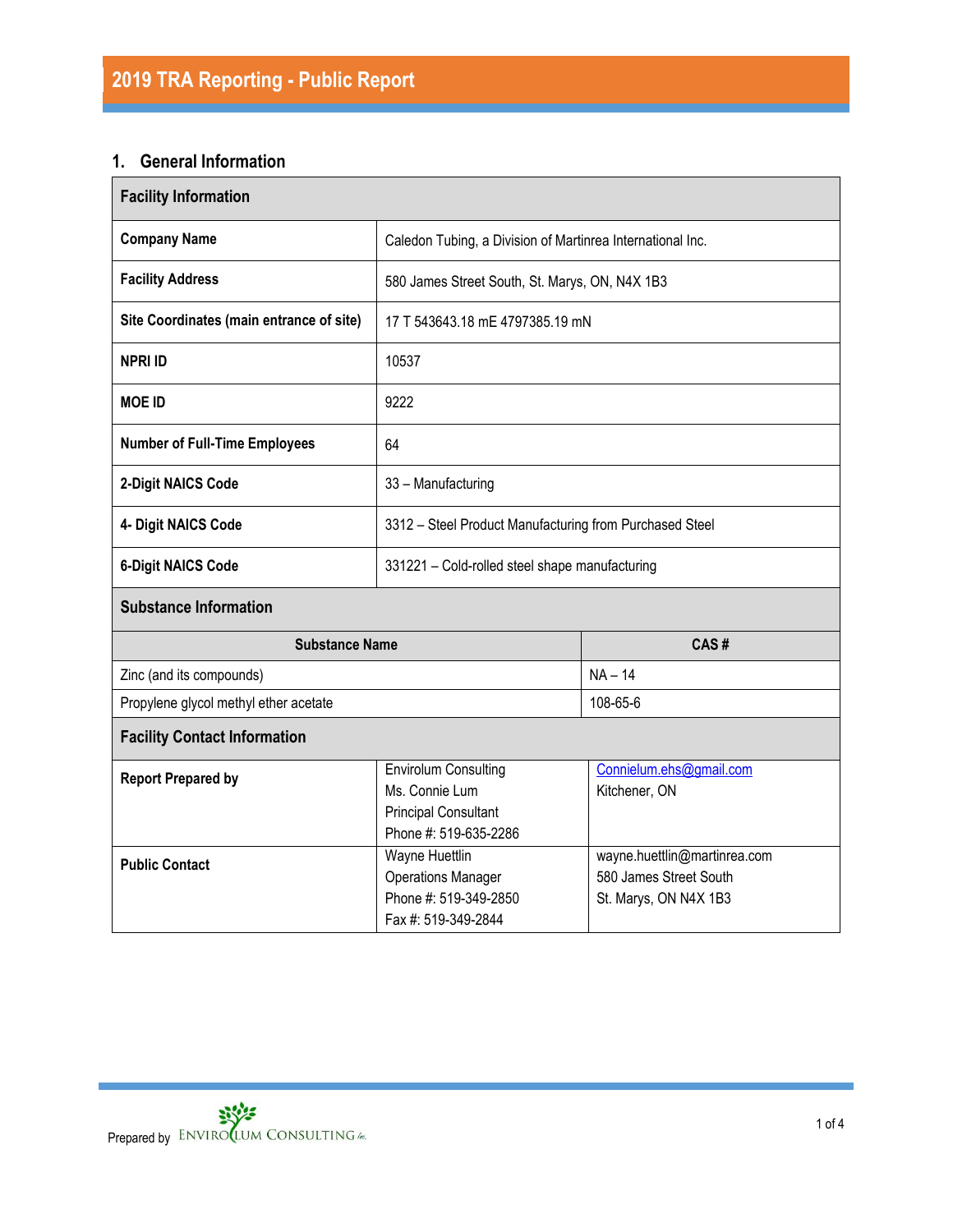# **2. Toxic Substance Accounting Summary**

Facility-wide Amounts of Toxic Substances Reported for 2019:

| <b>Substance Name</b>                 | Used      | <b>Created</b>           | <b>Contained In</b><br><b>Product</b> | <b>Release</b><br>to Air | Disposed /<br><b>Recycled</b> |
|---------------------------------------|-----------|--------------------------|---------------------------------------|--------------------------|-------------------------------|
| Zinc (and its compounds)              | 10 to 100 | $\overline{\phantom{a}}$ | 10 to 100                             | 0 to 1                   | 10 to 100                     |
| Propylene glycol methyl ether acetate | 1 to 10   | $\overline{\phantom{a}}$ | $- -$                                 | 1 to 10                  | --                            |

**NOTE:** Units are expressed in tonnes, unless otherwise indicated. '-- ' indicates not applicable.

## **3. Quantification Comparison to Previous Year**

### 3.1 Zinc (and its compounds)

|                                 | <b>Unit</b> | 2019                     | 2018         | Change<br>(Unit)    | Change<br>(%)            | <b>Rationale for Change</b> |
|---------------------------------|-------------|--------------------------|--------------|---------------------|--------------------------|-----------------------------|
| Used                            | Tonnes      | 10 to 100                | 100 to 1,000 | ↓ 10 to 100         | 427.5                    | Decreased production.       |
| Created                         | --          |                          |              |                     | --                       |                             |
| <b>Contained In Product</b>     | Tonnes      | 10 to 100                | 10 to 100    | ↓ 10 to 100         | 428.6                    |                             |
| Release to Air                  | Tonnes      | $0$ to 1                 | $0$ to 1     | $\downarrow$ 0 to 1 | $\downarrow$ 27.5        |                             |
| Release to Water                | --          | $\overline{\phantom{a}}$ | --           | --                  | $\overline{\phantom{a}}$ |                             |
| On-site Disposal                | --          |                          |              |                     |                          |                             |
| <b>Transferred for Disposal</b> | --          | $- -$                    |              | --                  | --                       |                             |
| Transferred for<br>Recycling    | Tonnes      | 10 to 100                | 10 to 100    | ↓ 10 to 100         | 425.6                    |                             |

### 3.2 Propylene glycol methyl ether acetate (PM Acetate)

|                                 | Unit   | 2019    | 2018      | Change<br>(Unit)     | Change<br>(%) | <b>Rationale for Change</b> |
|---------------------------------|--------|---------|-----------|----------------------|---------------|-----------------------------|
| Used                            | Tonnes | 1 to 10 | 10 to 100 | $\downarrow$ 1 to 10 | 428.2         | Decreased production.       |
| Created                         | --     | $- -$   | --        | --                   | --            |                             |
| Contained In Product            | --     |         | --        | --                   | --            |                             |
| Release to Air                  | Tonnes | 1 to 10 | 10 to 100 | $\downarrow$ 1 to 10 | 428.2         |                             |
| Release to Water                | --     | $-$     | --        | $- -$                | --            |                             |
| On-site Disposal                | --     | $-$     | --        | $- -$                | --            |                             |
| <b>Transferred for Disposal</b> | --     |         | --        |                      | --            |                             |
| Transferred for<br>Recycling    | --     | $- -$   | --        | --                   | --            |                             |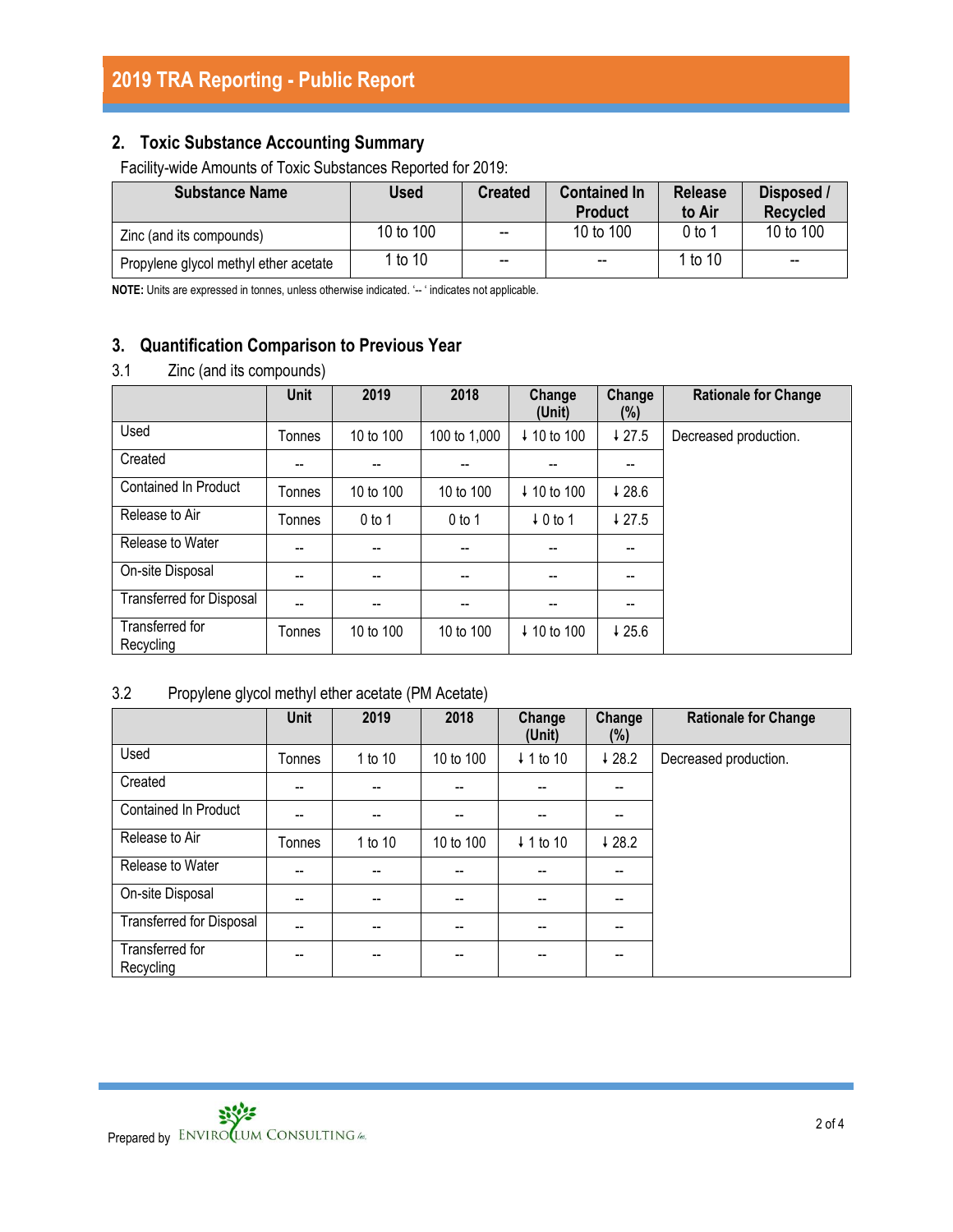### **4. Objectives**

#### Zinc (and its compounds):

Caledon Tubing prides itself on technological innovation in order to produce high quality products in an environmentally responsible manner. There are no options identified which will be implemented, however, as part of the continuous improvement program at the facility new opportunities will be reviewed on an on-going basis. As part of the continuous improvement practices at the facility, technical advances will be monitored for new opportunities to reduce the use of zinc at the facility.

#### PM Acetate:

Caledon Tubing prides itself on technological innovation in order to produce high quality products in an environmentally responsible manner. Wherever feasible, we will aim to reduce the use and emissions of PM Acetate at the facility. Further, this plan will determine the technical and economic feasibility of each option to determine which, if any, are viable for implementation at this time. As part of the continuous improvement practices at the facility, technical advances will be monitored for new opportunities to reduce the use of PM Acetate at the facility.

### **5. Progress in Implementing Plan**

5.1 Summary of Implementation for PM Acetate

| <b>Option to Implement</b>         | Amount Reduced during the prior calendar year (tonnes)                                                                                            |  |     |  |  |                          |  |
|------------------------------------|---------------------------------------------------------------------------------------------------------------------------------------------------|--|-----|--|--|--------------------------|--|
|                                    | <b>Used</b><br><b>Contained in</b><br><b>Discharge</b><br><b>Discharge</b><br><b>Created</b><br><b>Discharge</b><br>to Air<br>to Land<br>to Water |  |     |  |  |                          |  |
| Improve application<br>techniques. | 1.0                                                                                                                                               |  | 1.0 |  |  | $\overline{\phantom{0}}$ |  |

\* NOTE: this applies only to those prescribed toxic substances that are not Criteria Air Contaminants, Volatile Organic Compounds (Part 4 or Part 5 of NPRI notice), or acetone.

5.2 The timelines set out in the current version of the plan has changed to February 2017. Implementation of this option has been completed.

#### 5.3 Comparison of Planned vs. Actual Actions Taken

| <b>Options to Implement</b>         | Implementation Steps Identified in the<br>Plan                   | Actual Steps Taken during the prior calendar<br>year |
|-------------------------------------|------------------------------------------------------------------|------------------------------------------------------|
| Improved application<br>techniques. | Purchase equipment<br>Install equipment<br>Run trial<br>Start-up | None taken. Implementation completed in 2016.        |

For information on on-site releases from the facility, as well as disposal and off-site recycling information please refer to National Pollutant Release Inventory's website: [http://www.ec.gc.ca/inrp-npri/.](http://www.ec.gc.ca/inrp-npri/)